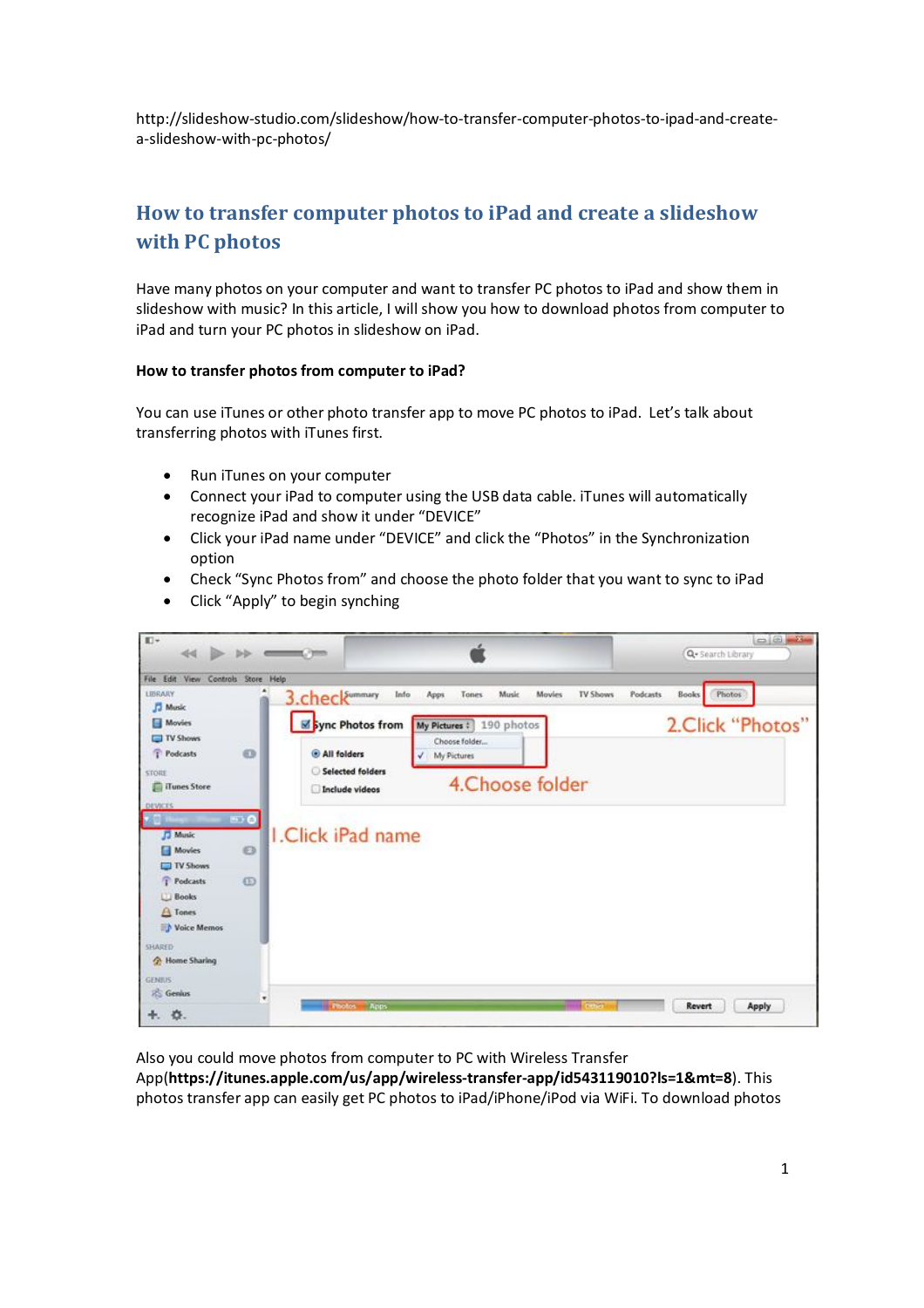http://slideshow-studio.com/slideshow/how-to-transfer-computer-photos-to-ipad-and-createa-slideshow-with-pc-photos/

from computer, you just need to enter a given URL in your computer browser. And locate photos from computer to download them to iPad.

With this app, you can get rid of cable and iTunes. It works well. And it is very popular in App Store.



## **How to create a slideshow on iPad with PC photos?**

After downloading pc photos to iPad, you can turn these photos into a stunning slideshow for watching on TV, publish to Facebook and YouTube with amazing iPad slideshow app—**Photo Slideshow Director HD**.

App Store Link: https://itunes.apple.com/us/app/photo-slideshow-directorhd/id457847244?mt=8